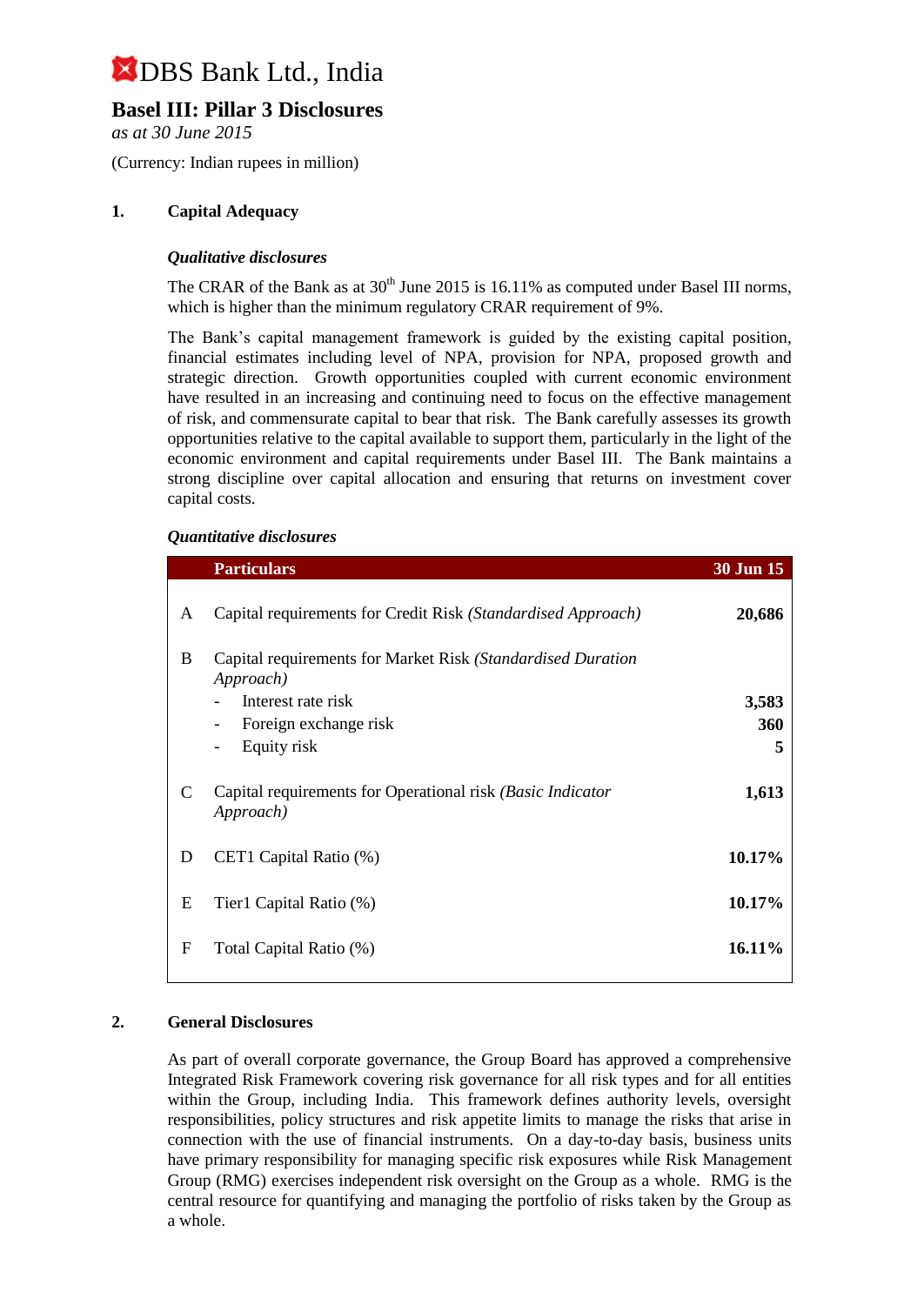### **Basel III: Pillar 3 Disclosures** *(Continued)*

*as at 30 June 2015*

(Currency: Indian rupees in million)

#### **2. General Disclosures** *(Continued)*

#### *A) General Disclosures for Credit Risk*

*Qualitative Disclosures*

#### **Credit Risk Management Policy**

The credit policies and basic procedures of the Bank relating to its lending activities are contained in the Local Credit / Loan Policy of the Bank, Core Credit Policy at Singapore and the Credit Manual. These are based on the general credit principles, directives / guidelines issued by the RBI from time to time as well as instructions and guidelines of DBS Bank Ltd, Singapore (hereinafter referred to as 'the Head Office'). In the unlikely event of any conflict amongst the RBI guidelines and Head Office Guidelines, the more conservative policy / guideline is followed.

The Core Credit Policy and the Credit / Loan policy outlines the Bank's approach to Credit Risk Management and sets out the rules and guidelines under which the Bank would develop and grows its lending business. These policies provide guidance to the Bank's Corporate Banking, SME Banking and Financial Institutions Group to manage the growth of their portfolio of customer assets in line with the Bank's credit culture and profitability objectives, taking into account the capital needed to support the growth.

Supplementary policies to the main Core Credit Policy and the Credit / Loan policy have also been laid out, for certain types of lending and credit-related operations. These include subject specific policies relating to risk ratings, Default policy, Specialized Lending etc., as well as guidelines for Real Estate lending, NBFC lending, hedging of FX exposures, credit risk mitigation, sectoral and individual / group borrower limits, bridge loans, bill discounting, etc.

Responsibility for monitoring post-approval conditions and risk reporting resides with the Credit Control Unit (CCU), which reports in to Head of CCU in Singapore, with local oversight of the Senior Risk Executive (SRE) in India. The Risk Based Supervision (RBS) submission to RBI contains further details on the same.

Advances are classified into performing and non-performing advances (NPAs) as per RBI guidelines as well as MAS Guidelines. NPA's are further classified into sub-standard, doubtful and loss assets based on the criteria stipulated by RBI as well as MAS, using the more conservative approach wherever there is a difference.

#### *Quantitative Disclosures*

#### **Credit Exposure**

| <b>Particulars</b>                 | 30 Jun 15 |
|------------------------------------|-----------|
| <b>Fund Based (Gross Advances)</b> | 157,340   |
| Non Fund Based *                   | 184,731   |

\* The amount includes outstanding trade exposures after applying credit conversion factor and Credit equivalent of FX/derivative exposures.

The Bank does not have overseas operations and hence exposures are restricted to the domestic segment.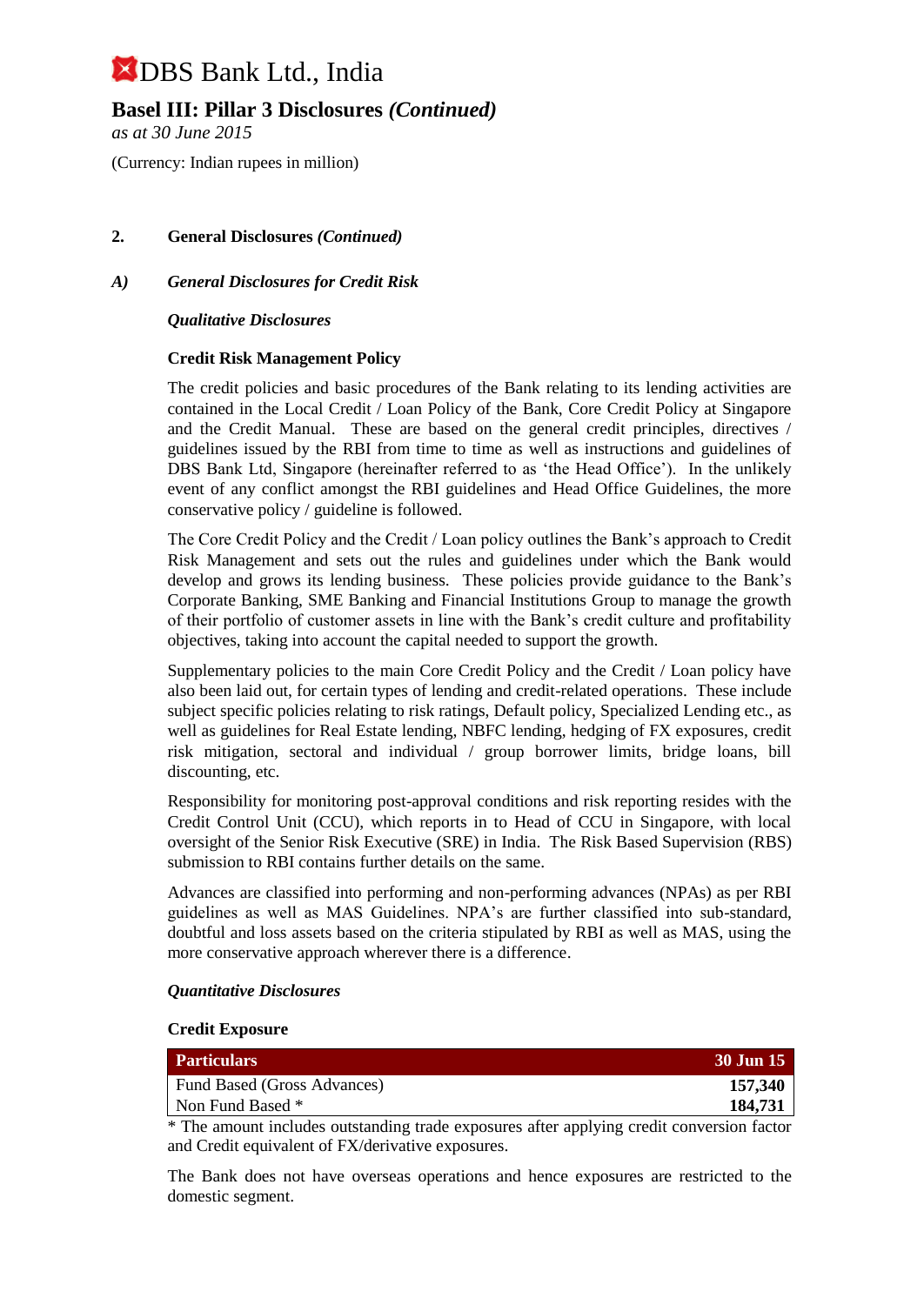## **Basel III: Pillar 3 Disclosures** *(Continued)*

*as at 30 June 2015*

(Currency: Indian rupees in million)

#### **2. General Disclosures** *(Continued)*

#### *Quantitative Disclosures (Continued)*

#### **Industry wise Exposures (Fund Based Advances)**

| <b>Industry</b>                                                           | 30 Jun 15 |
|---------------------------------------------------------------------------|-----------|
| Construction                                                              | 22,186    |
| <b>Bank Backed</b>                                                        | 19,567    |
| Basic Metal & Metal products - Iron and Steel                             | 14,023    |
| Petroleum (non-infra), Coal Products (non-mining) and Nuclear Fuels       | 10,903    |
| Chemicals and Chemical Products (Dyes, Paints, etc.) - Drugs and          |           |
| Pharmaceuticals                                                           | 9,613     |
| Chemicals and Chemical Products (Dyes, Paints, etc.) - Fertilisers        | 7,819     |
| Chemicals and Chemical Products (Dyes, Paints, etc.) - Others             | 5,739     |
| Food Processing - Edible Oils and Vanaspati                               | 5,457     |
| Vehicles, Vehicle Parts and Transport Equipments                          | 4,986     |
| Infrastructure - Transport - Roadways                                     | 4,080     |
| Infrastructure - Energy - others                                          | 3,862     |
| Infrastructure - Electricity (generation-transportation and distribution) | 3,497     |
| All Engineering - Others                                                  | 3,481     |
| Paper and Paper Products                                                  | 3,317     |
| Food Processing - Others                                                  | 3,272     |
| Water sanitation                                                          | 3,173     |
| <b>Transport Operators</b>                                                | 2,889     |
| <b>Trading Activity</b>                                                   | 2,768     |
| Mining and Quarrying - Others                                             | 2,581     |
| All Engineering - Electronics                                             | 2,380     |
| Metal and Metal Products                                                  | 2,320     |
| Rubber, Plastic and their Products                                        | 2,271     |
| Other Industries                                                          | 2,139     |
| <b>Computer Software</b>                                                  | 2,057     |
| Non-Banking Financial Institutions/Companies                              | 1,877     |
| <b>Beverages</b>                                                          | 1,621     |
| Tourism, Hotel and Restaurants                                            | 1,412     |
| Social & Commercial Infrastructure                                        | 1,288     |
| Infrastructure - Telecommunication                                        | 1,188     |
| <b>Professional Services</b>                                              | 833       |
| Coal                                                                      | 754       |
| Sugar                                                                     | 500       |
| Textiles - Cotton                                                         | 497       |
| Retail                                                                    | 491       |
| Textiles - Others                                                         | 463       |
| Wood and Wood Products                                                    | 402       |
| Transport                                                                 | 374       |
| Tea                                                                       | 345       |
| Glass & Glassware                                                         | 328       |
| Other Services                                                            | 262       |
| Leather and Leather products                                              | 150       |
| Retail Trade                                                              | 97        |
| Cement and Cement Products                                                | 50        |
| Gems and Jewellery                                                        | 13        |
| Wholesale Trade (other than Food Procurement)                             | 8         |
| Infrastructure - Transport - Waterways                                    |           |
| <b>Total Credit Exposure</b>                                              | 157,340   |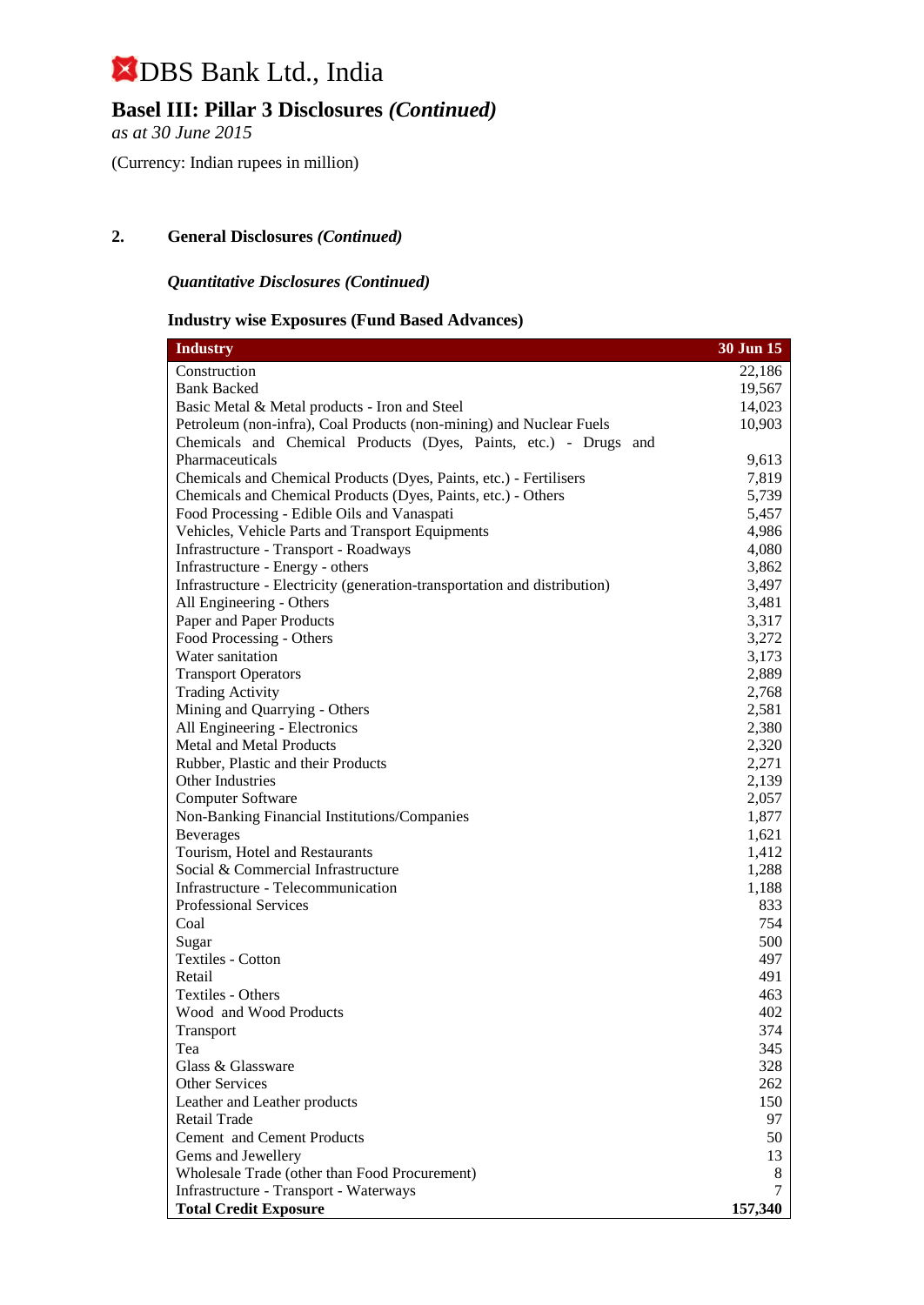### **Basel III: Pillar 3 Disclosures** *(Continued)*

*as at 30 June 2015*

(Currency: Indian rupees in million)

#### **2. General Disclosures** *(Continued)*

*Quantitative Disclosures (Continued)*

#### **Industry wise Exposures (Non - Fund Based)\***

| <b>Industry</b>                                                                | 30 Jun 15 |
|--------------------------------------------------------------------------------|-----------|
| Financial Institutions / Advances backed by Banks                              | 99,850    |
| Non-Banking Financial Institutions/Companies                                   | 6,430     |
| Petroleum (non-infra), Coal Products (non-mining) and Nuclear Fuels            | 6,424     |
| Infrastructure - Energy - Oil/Gas/Liquefied Natural Gas (LNG) storage facility | 6,139     |
| Infrastructure - Electricity (generation-transportation and distribution)      | 5,602     |
| <b>Trading Activity</b>                                                        | 5,534     |
| Metal and Metal Products                                                       | 5,491     |
| Chemicals and Chemical Products (Dyes, Paints, etc.) - Fertilisers             | 5,397     |
| <b>Retail Others</b>                                                           | 5,026     |
| Basic Metal & Metal products - Iron and Steel                                  | 4,066     |
| Vehicles, Vehicle Parts and Transport Equipments                               | 3,756     |
| Chemicals and Chemical Products (Dyes, Paints, etc.) - Others                  | 3,514     |
| Infrastructure - Transport - Ports                                             | 2,887     |
| All Engineering - Others                                                       | 2,825     |
| Infrastructure - Energy - others                                               | 2,751     |
| Infrastructure - Telecommunication                                             | 1,934     |
| Construction                                                                   | 1,658     |
| Food Processing - Edible Oils and Vanaspati                                    | 1,394     |
| Other Industries                                                               | 1,376     |
| Chemicals and<br>Chemical Products (Dyes, Paints, etc.) - Drugs<br>and         |           |
| Pharmaceuticals                                                                | 1,310     |
| Wholesale Trade (other than Food Procurement)                                  | 1,224     |
| Computer Software                                                              | 1,193     |
| Rubber, Plastic and their Products                                             | 1,115     |
| Cement and Cement Products                                                     | 1,115     |
| Other Services                                                                 | 1,066     |
| All Engineering - Electronics                                                  | 1,020     |
| Tourism, Hotel and Restaurants                                                 | 829       |
| Professional Services                                                          | 765       |
| Paper and Paper Products                                                       | 586       |
| Infrastructure - Transport - Roadways                                          | 427       |
| <b>Transport Operators</b>                                                     | 424       |
| Petro-chemicals                                                                | 322       |
| Mining and Quarrying - Others                                                  | 304       |
| <b>Beverages</b>                                                               | 248       |
| Food Processing - Others                                                       | 235       |
| Textiles - Others<br>Glass & Glassware                                         | 170       |
|                                                                                | 112       |
| Agriculture & allied activities<br>Food Processing - Tea                       | 66<br>55  |
| Wood and Wood Products                                                         | 41        |
| Coal                                                                           | 23        |
| Food processing – Coffee                                                       | 19        |
| Textiles - Cotton                                                              | 8         |
| <b>Total Credit Exposure</b>                                                   | 184,731   |
|                                                                                |           |

\* The amount includes outstanding trade exposures after applying credit conversion factor and Credit equivalent of FX/derivative exposures.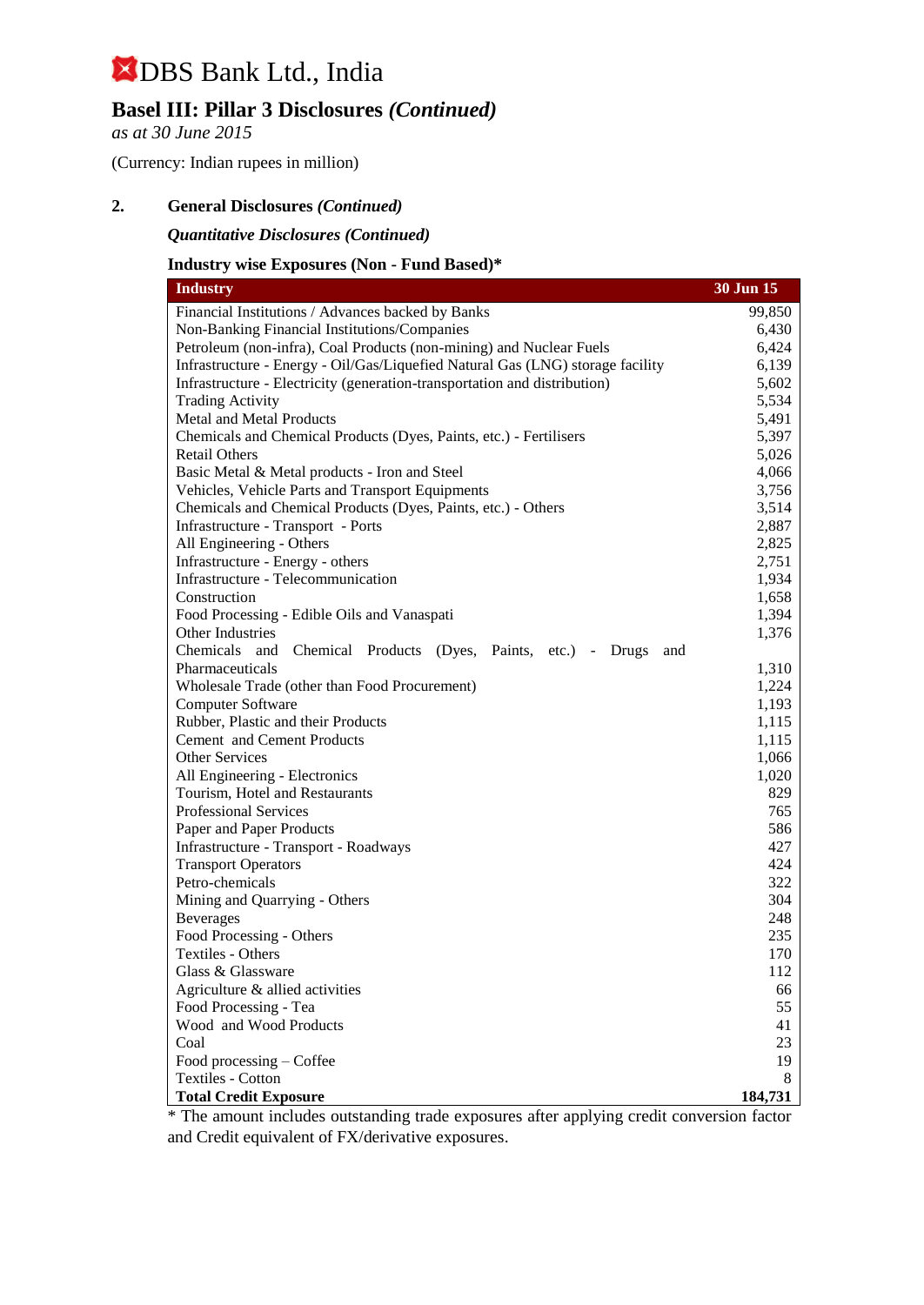## **Basel III: Pillar 3 Disclosures** *(Continued)*

*as at 30 June 2015*

(Currency: Indian rupees in million)

#### **2. General Disclosures** *(Continued)*

#### **Maturity of Assets as at 30 June 2015**

| 11,181 |
|--------|
| 155    |
| 44     |
| 430    |
| 1,592  |
| 1,831  |
| 2,988  |
| 6,158  |
| 1,435  |
| 28,582 |
| 54,396 |
|        |

The classification of assets and liabilities under the different maturity buckets are compiled by management on the same estimates and assumptions as used by the Bank for compiling the returns submitted to RBI.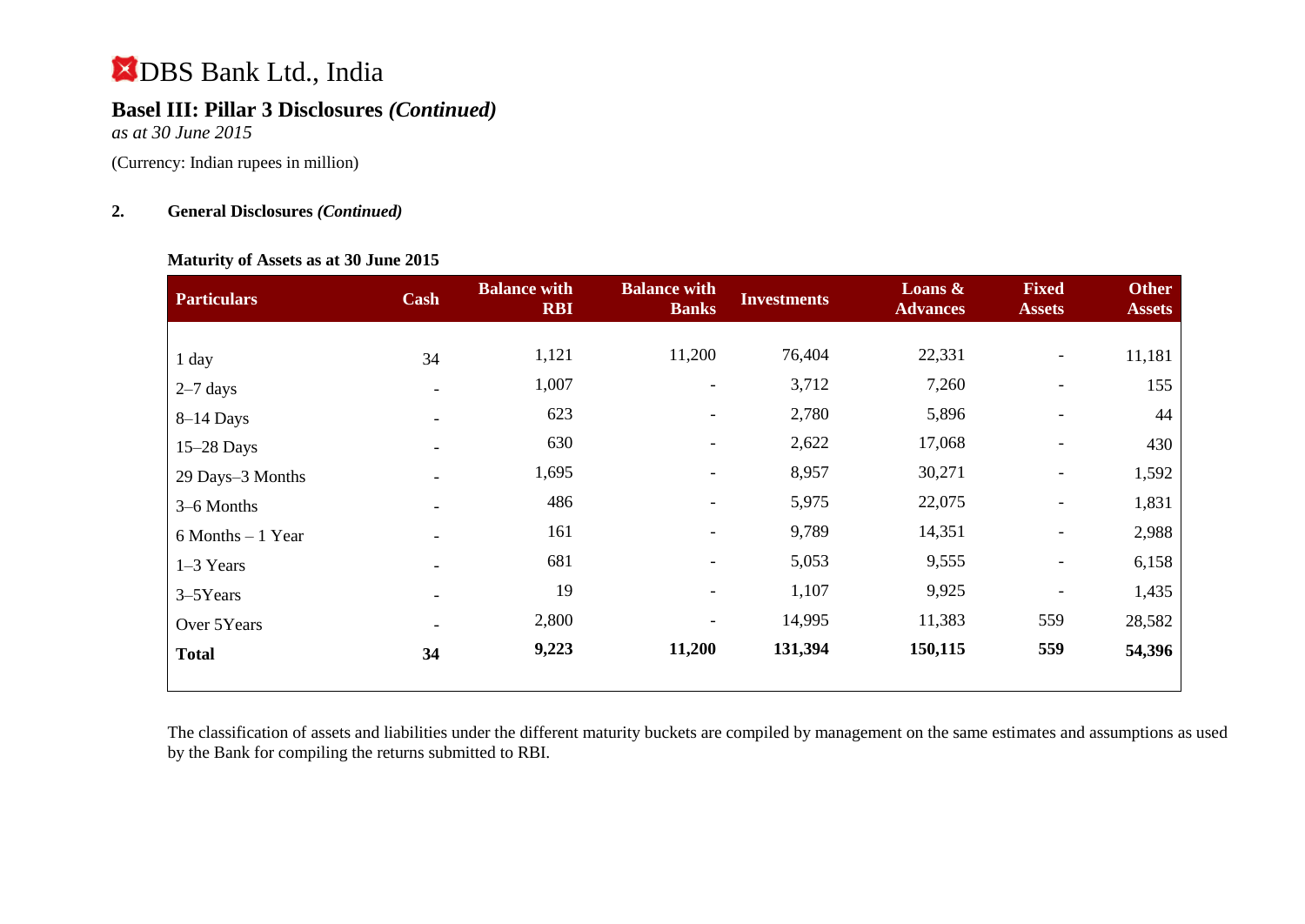### **Basel III: Pillar 3 Disclosures** *(Continued)*

*as at 30 June 2015*

(Currency: Indian rupees in million)

#### **2. General Disclosures** *(Continued)*

#### **Classification of NPA's**

| <b>Particulars</b>     | 30 Jun 15 |
|------------------------|-----------|
|                        |           |
| Amount of NPAs (Gross) | 13,226    |
| Substandard            | 2,858     |
| Doubtful 1             | 8,727     |
| Doubtful 2             | 1,458     |
| Doubtful 3             |           |
| Loss                   | 183       |
|                        |           |

#### **Movement of NPAs and Provision for NPAs**

|              | <b>Particulars</b>                                                                                                                                                                                                                  | 30 Jun 15                     |
|--------------|-------------------------------------------------------------------------------------------------------------------------------------------------------------------------------------------------------------------------------------|-------------------------------|
| $\mathbf{A}$ | Amount of NPAs (Gross)                                                                                                                                                                                                              | 13,226                        |
| B            | Net NPAs                                                                                                                                                                                                                            | 6,163                         |
| C            | <b>NPA Ratios</b><br>Gross NPAs to gross advances (%)<br>Net NPAs to net advances (%)                                                                                                                                               | 8.41%<br>4.11%                |
| D            | Movement of NPAs (Gross)<br>Opening balance as of the beginning of the financial year<br><b>Additions</b><br>Reductions on account of recoveries/write - offs<br>Closing balance                                                    | 12,839<br>431<br>44<br>13,226 |
| E            | Movement of Provision for NPAs<br>Opening balance as of the beginning of the financial year<br>Provision made during the year<br>$\overline{\phantom{0}}$<br>Write $-$ offs / Write $-$ back of excess provision<br>Closing balance | 6,263<br>813<br>13<br>7,063   |

#### **General Provisions**

In accordance with RBI guidelines, the Bank maintains provision on standard advances, standard derivative exposures and provision on Unhedged Foreign Currency Exposure (UFCE). Movement in general provisions is detailed below

| <b>Particulars</b>                                                | <b>30 Jun 15</b> |
|-------------------------------------------------------------------|------------------|
|                                                                   |                  |
| <b>Opening Balance</b>                                            | 1,085            |
| Add: Provisions Made During the Year                              |                  |
| Less: Write off / Write back of Excess provisions during the Year | 131              |
| <b>Closing Balance</b>                                            | 954              |
|                                                                   |                  |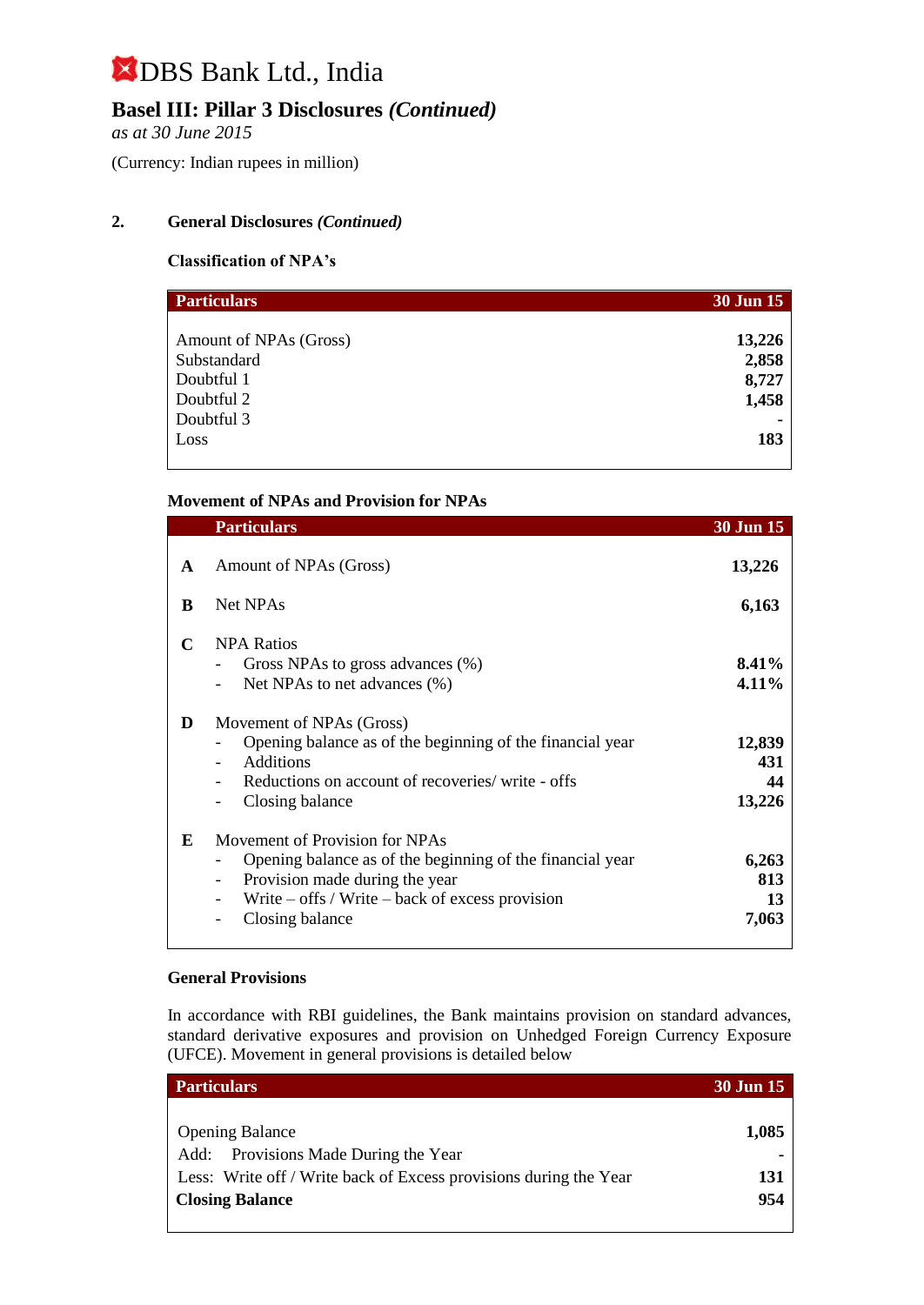## **Basel III: Pillar 3 Disclosures** *(Continued)*

*as at 30 June 2015*

(Currency: Indian rupees in million)

#### **Amount of Non-Performing Investments and Provision for NPIs**

| <b>Particulars</b>                                       | 30 Jun 15 |
|----------------------------------------------------------|-----------|
| A Amount of Non-Performing Investments (Gross)           |           |
| Amount of provisions held for non-performing investments |           |

#### **Movement in Provisions Held towards Depreciation on Investments**

| <b>Particulars</b>                                                | 30 Jun 15 |
|-------------------------------------------------------------------|-----------|
|                                                                   |           |
| <b>Opening Balance</b>                                            | 22        |
| Add: Provisions Made During the Year                              | 271       |
| Less: Write off / Write back of Excess provisions during the Year |           |
| <b>Closing Balance</b>                                            | 293       |

#### **Industry wise NPAs**

| <b>Particulars</b>                                          | <b>Amount of</b><br><b>NPA</b> | <b>Specific</b><br><b>Provision</b> |
|-------------------------------------------------------------|--------------------------------|-------------------------------------|
| Water sanitation                                            | 3,173                          | 821                                 |
| Infrastructure - Electricity (generation-transportation and |                                |                                     |
| distribution)                                               | 1,741                          | 568                                 |
| All Engineering - Others                                    | 1,166                          | 1,166                               |
| <b>Computer Software</b>                                    | 1,150                          | 1,005                               |
| Tourism, Hotel and Restaurants                              | 1,113                          | 281                                 |
| Social & Commercial Infrastructure                          | 1,010                          | 683                                 |
| Infrastructure - Transport - Roadways                       | 923                            | 661                                 |
| Construction                                                | 713                            | 344                                 |
| Mining and Quarrying - Others                               | 489                            | 366                                 |
| Chemicals and Chemical Products (Dyes, Paints, etc.) -      |                                |                                     |
| <b>Drugs and Pharmaceuticals</b>                            | 282                            | 91                                  |
| <b>Metal and Metal Products</b>                             | 221                            | 221                                 |
| All Engineering - Electronics                               | 218                            | 33                                  |
| Food Processing - Others                                    | 213                            | 104                                 |
| Rubber, Plastic and their Products                          | 212                            | 212                                 |
| Vehicles, Vehicle Parts and Transport Equipments            | 183                            | 183                                 |
| <b>Textiles - Others</b>                                    | 147                            | 75                                  |
| Infrastructure - Telecommunication                          | 144                            | 144                                 |
| Iron and Steel                                              | 92                             | 69                                  |
| Chemicals and Chemical Products (Dyes, Paints, etc.) -      |                                |                                     |
| Others                                                      | 29                             | 29                                  |
| Infrastructure - Transport - Waterways                      | 7                              |                                     |
| <b>Total</b>                                                | 13,226                         | 7,063                               |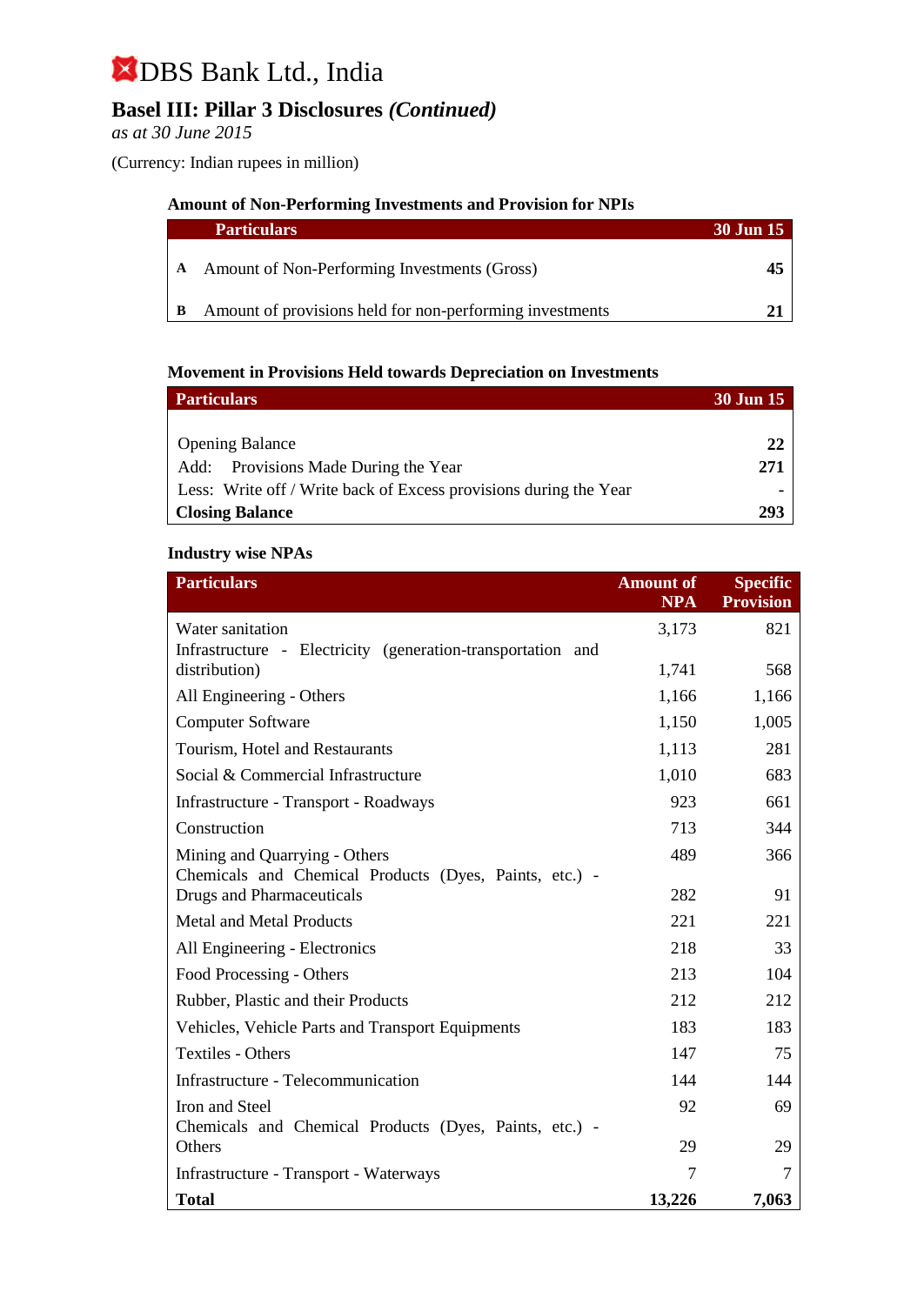### **Basel III: Pillar 3 Disclosures** *(Continued)*

*as at 30 June 2015*

(Currency: Indian rupees in million)

The Bank had made Specific Provisions (net of write-backs) of INR 800 million during the current period. Further, there were no write-offs during the current period.

#### **Industry wise Past Due Loans**

| <b>Particulars</b>                                                | 30 Jun 15 |
|-------------------------------------------------------------------|-----------|
| Construction                                                      | 3,134     |
| Basic Metal & Metal products - Iron and Steel                     | 2,628     |
| Infrastructure - Transport - Roads & Bridges                      | 2,258     |
| Chemicals and Chemical Products (Dyes, Paints, etc.) - Others     | 1,520     |
| Mining and Quarrying - Coal                                       | 754       |
| <b>Transport Operators</b>                                        | 591       |
| Infrastructure - Transport - Railway Track, tunnels, viaducts,    |           |
| bridges                                                           | 374       |
| <b>Textiles - Cotton - Spinning Mills</b>                         | 347       |
| Glass & Glassware                                                 | 300       |
| Infrastructure - Communication - Telecommunication and Telecom    |           |
| <b>Services</b>                                                   | 293       |
| Infrastructure - Social and Commercial Infrastructure - Education |           |
| Institutions                                                      | 277       |
| All Engineering - Others                                          | 150       |
| Tourism, Hotel and Restaurants                                    | 144       |
| Basic Metal & Metal products - Other Metal and Metal Products     | 70        |
| Chemicals and Chemical Products (Dyes, Paints, etc.) - Drugs and  |           |
| <b>Pharmaceuticals</b>                                            | 55        |
| <b>Total</b>                                                      | 12,895    |

#### **Ageing of Past Due Loans**

| <b>Particulars</b>             | <b>30 Jun 15</b> |
|--------------------------------|------------------|
| Overdue upto 30 Days           | 6,391            |
| Overdue between 31 and 60 Days | 754              |
| Overdue between 61 and 90 Days | 5,750            |
| <b>Total</b>                   | 12,895           |

The Bank does not have overseas operations and hence amount of NPAs and past due loans are restricted to the domestic segment.